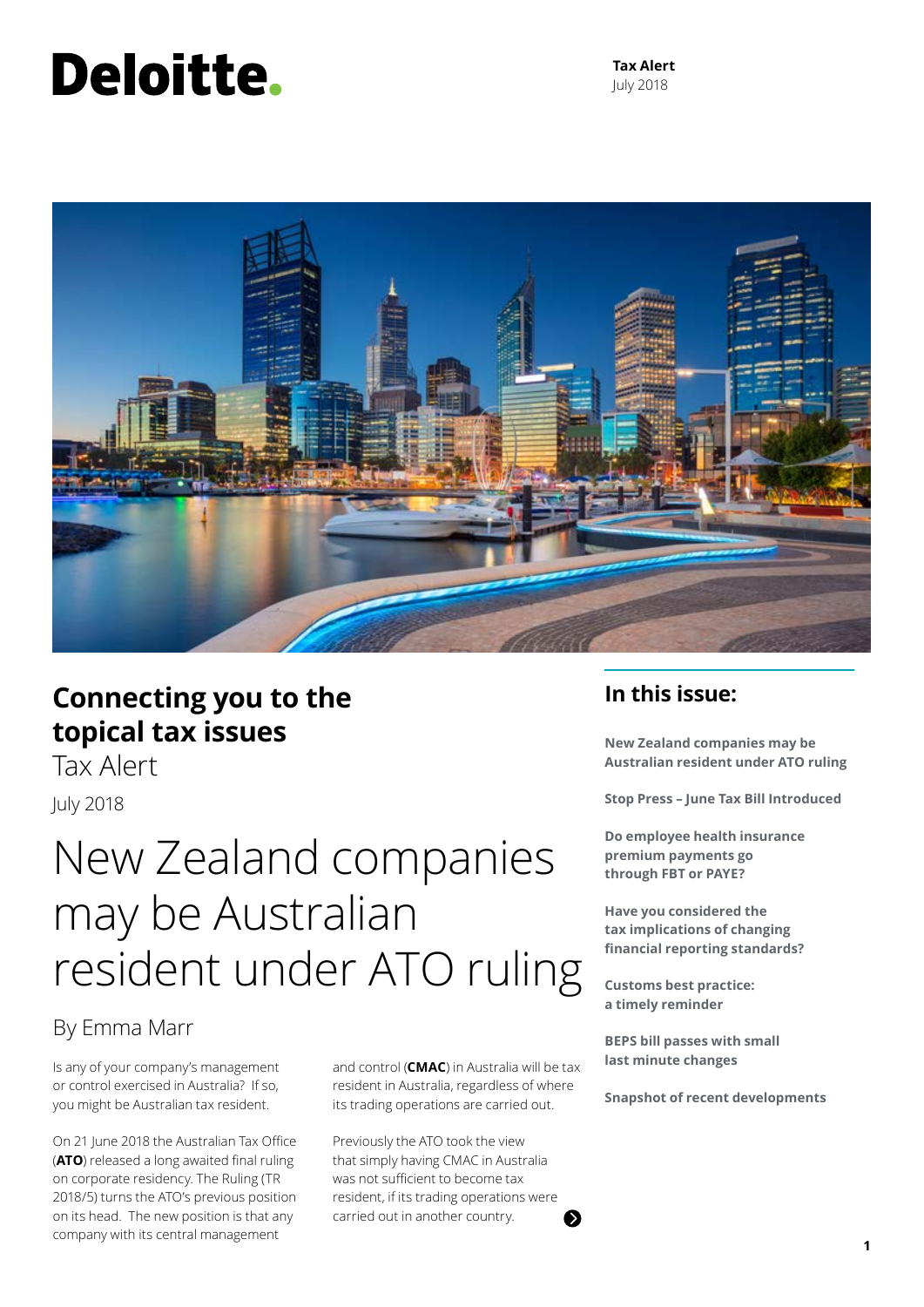This will obviously have widespread implications for the many New Zealand companies that are owned or managed from Australia.

The Ruling applies from 15 March 2017 (the date the old ruling was withdrawn), but there is a short transitional period, expected to end on 21 December 2018, for companies who now find they have a CMAC in Australia to rearrange their affairs to move their CMAC out of Australia. There are a number of criteria to meet for this transitional period to be available.

#### **What does CMAC mean?**

The CMAC of a company means the direction and control of the company – the high-level decisions that set the company's policies, and determine the direction of its operations and the type of transactions it will enter into. It is different to the day-to-day conduct and management of those decisions.

Decision making means actively making decisions, not passively rubberstamping other people's decisions or merely carrying them out. The ATO's starting point is that directors will make these decisions, but this is by no means definitive and the individual facts of each situation will need to be considered. Decision makers must have enough knowledge of the business to be in control of it. The residence of the directors is not important – what matters is where they physically are when they are in control of the company. The ATO has listed a number of factors, some of which are more important than others, that it will consider in determining where the CMAC is. The starting point for examining the CMAC of any business will be the board minutes.



**Emma Marr Associate Director** Tel: +64 4 470 3786 Email: emarr@deloitte.co.nz

| <b>Important factors</b>                                                                                          | <b>Less important factors</b>                                       |
|-------------------------------------------------------------------------------------------------------------------|---------------------------------------------------------------------|
| Where those who exercise central management and control do so,<br>rather than where they live                     | Where those who control and direct the company's<br>operations live |
| Where the governing body of the company meets                                                                     | Where the company's books are kept                                  |
| Where the company declares and pays dividends                                                                     | Where its registered office is located                              |
| The nature of the business and whether it dictates where control<br>and management decisions are made in practice | Where the company's register of shareholders is kept                |
| Minutes or other documents recording where high-level decisions<br>are made                                       | Where the shareholder meetings are held                             |
|                                                                                                                   | Where its shareholders reside                                       |

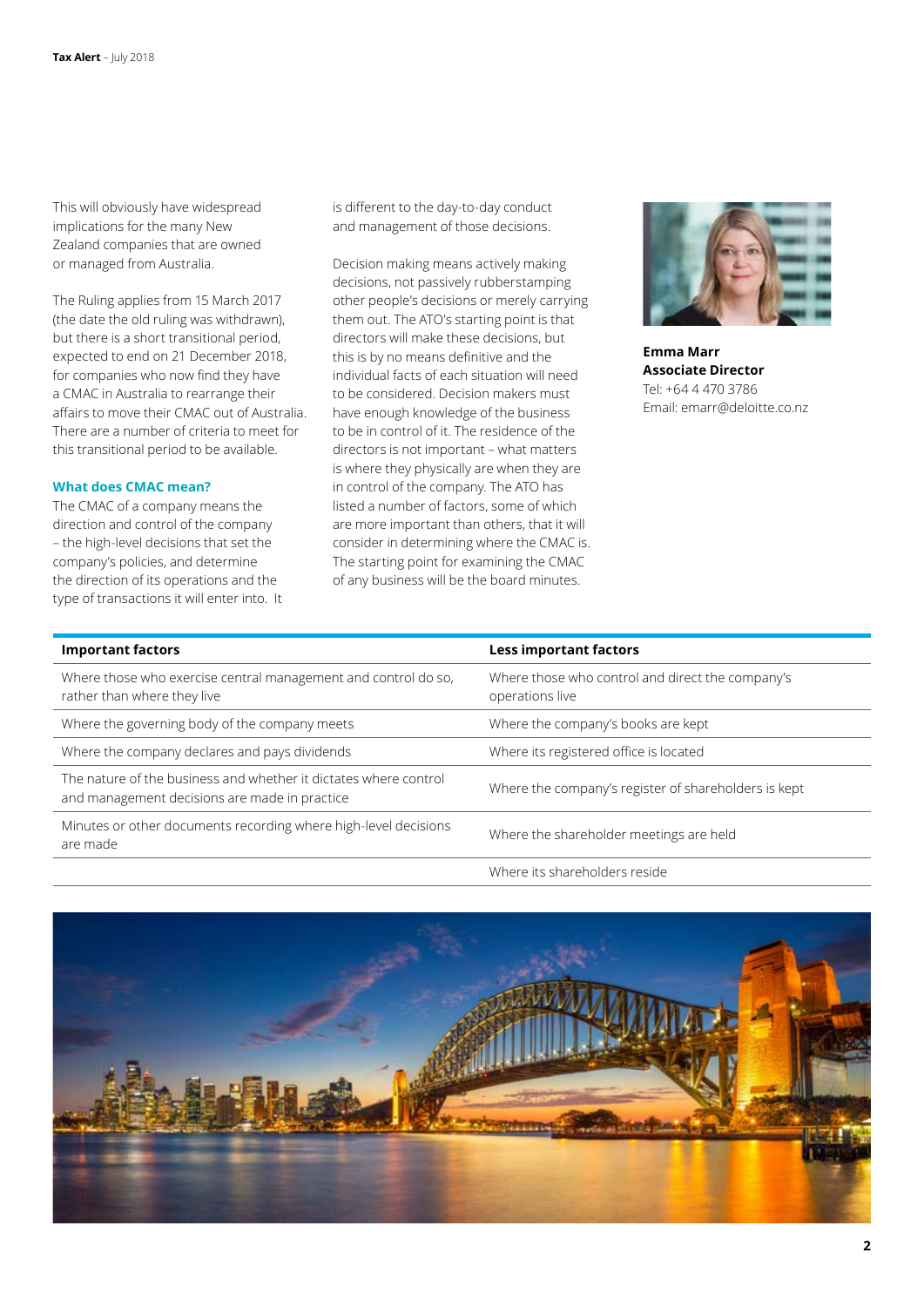

#### **What does the Ruling mean for New Zealand resident companies?**

A New Zealand company could be resident in both New Zealand and Australia.

- **•** You will have to file an income tax return in both Australia and New Zealand
- **•** You might have to pay income tax in both Australia and New Zealand
- **•** You may not be able to maintain a New Zealand imputation credit account
- **•** You may not be able to join a consolidated group with other New Zealand companies
- **•** You may not be able to undertake a residents restricted amalgamation with other New Zealand companies
- **•** You may not be able to share losses with other New Zealand companies

#### **How can I stop my company being dual resident?**

If you think your company may be or is at risk of being dual resident in both New Zealand and Australia (or Australia and any other country) you should take immediate steps to clarify the position, and then identify the key risk factors that are creating dual residence. You will then need to consider making changes in the way your company is controlled and managed so that it is clearly resident in only one jurisdiction. If this is not possible, then the steps needed to mitigate the consequences of being dual resident will need to be considered.

#### **What should you do now?**

If your company is owned by Australian residents or managed to any extent from Australia, you should consider whether your CMAC is in Australia. Consider the criteria above and for more detail read the documents in the useful links section.

| <b>Useful Links</b>                 |
|-------------------------------------|
| Deloitte Australia analysis         |
| <b>TR 2017/D2</b>                   |
| <b>ATO Practical Guidance</b>       |
| <b>ATO Comments on Consultation</b> |

If you think your company may be or is at risk of being dual resident in both New Zealand and Australia (or Australia and any other country) you should take immediate steps to clarify the position, and then identify the key risk factors that are creating dual residence.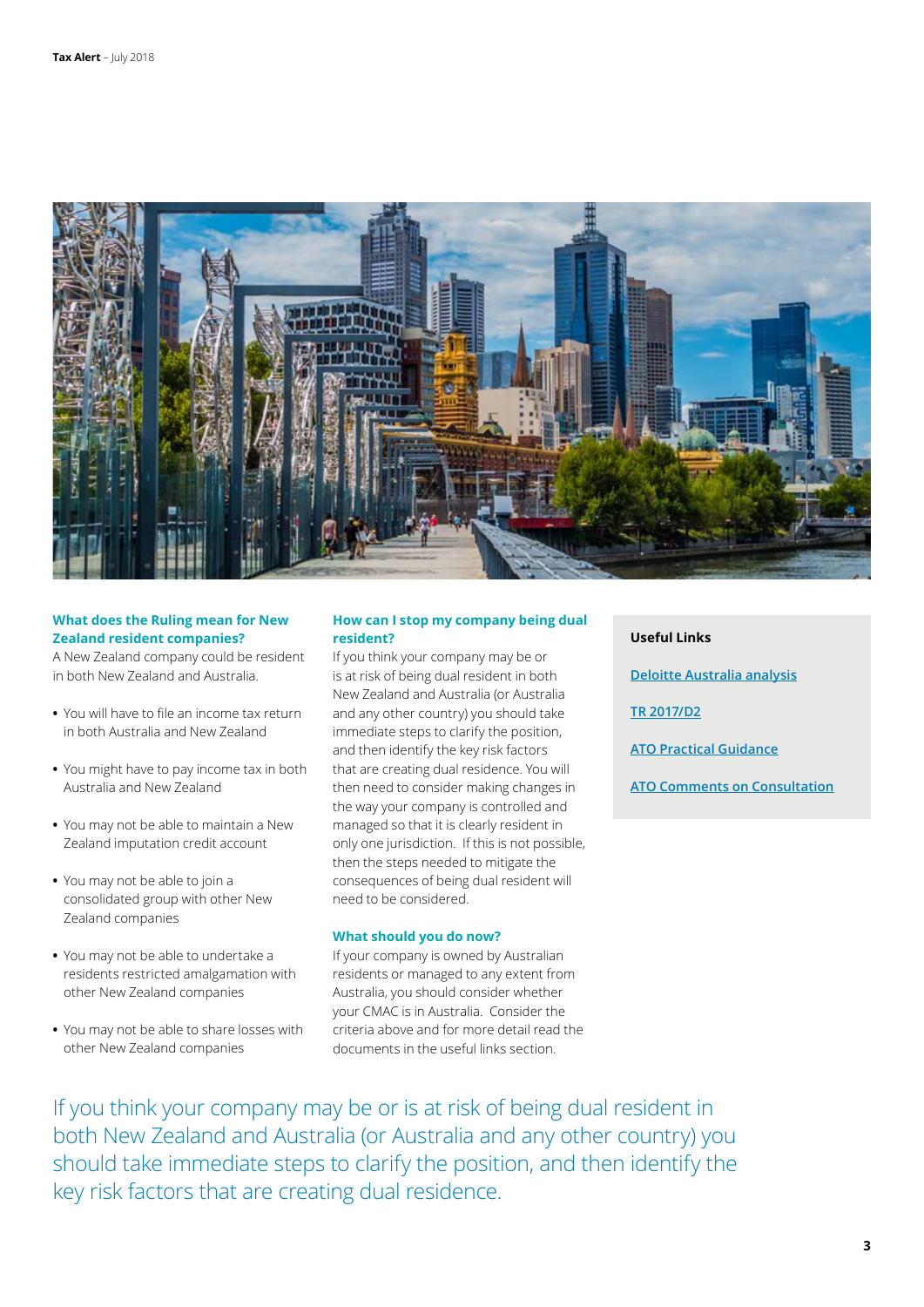## Stop press – June Tax Bill introduced

### By Emma Marr

As we went to press the Government introduced a new tax bill to Parliament (the June Bill). The June Bill introduces a range of tax administration and remedial changes.

#### **Tax administration**

A number of changes are proposed to the way that individuals interact with Inland Revenue. This is a natural follow on from the increased level of information employers and payers of interest and dividends have to provide to Inland Revenue. As a consequence, the theory is that Inland Revenue will know everything they need to know to finalise the tax position of people who only earn employment or investment income. Changes that individual taxpayers will see include:

- **•** Individuals will receive pre-populated account information and will only need to provide further information to Inland Revenue if they have earned income Inland Revenue doesn't know about.
- **•** Inland Revenue will monitor individuals' earnings and advise them if they're using the wrong tax rates, and in some circumstance advise payers of income to change the rate used.
- **•** Special tax codes would be more readily available – the application process will be simpler and able to be done online.
- **•** Overpaid income tax would be refunded automatically for some individuals – primarily people who earn only employment or investment income.

More general changes are being proposed for the tax administration rules including:

- **•** Extending the binding rulings regime to more taxpayers by simplifying the process and making it cheaper for small taxpayers, and extending the scope of binding rulings.
- **•** Allowing the Commissioner to correct errors in the tax legislation by several non-legislative methods, including an Order in Council (signed by the Governor General on the recommendation of the Minister of Revenue), a binding determination by the Commissioner, and an administrative action by the Commissioner.
- **•** Allowing greater flexibility to change errors in tax returns in later periods.
- **•** Changes to the information gathering and information sharing powers of the Commissioner.

#### **Policy changes**

A number of other policy amendments are also proposed:

- **•** Introducing new contribution rates for Kiwisaver (6% and 10%)
- **•** Allowing over 65s to contribute to Kiwisaver
- **•** 13 additional charities are added to the donee list in the tax legislation
- **•** The annual income tax rates are set (no changes from this year)
- **•** Extension of the securitisation regime in the tax legislation
- **•** Remedial GST amendments

We will publish more detailed analysis of these proposals in the coming weeks on [www.taxathand.com,](http://www.taxathand.com) and in the August Tax Alert. In the meantime if you have any questions, please contact your usual Deloitte advisor.



**Emma Marr Associate Director** Tel: +64 4 470 3786 Email: emarr@deloitte.co.nz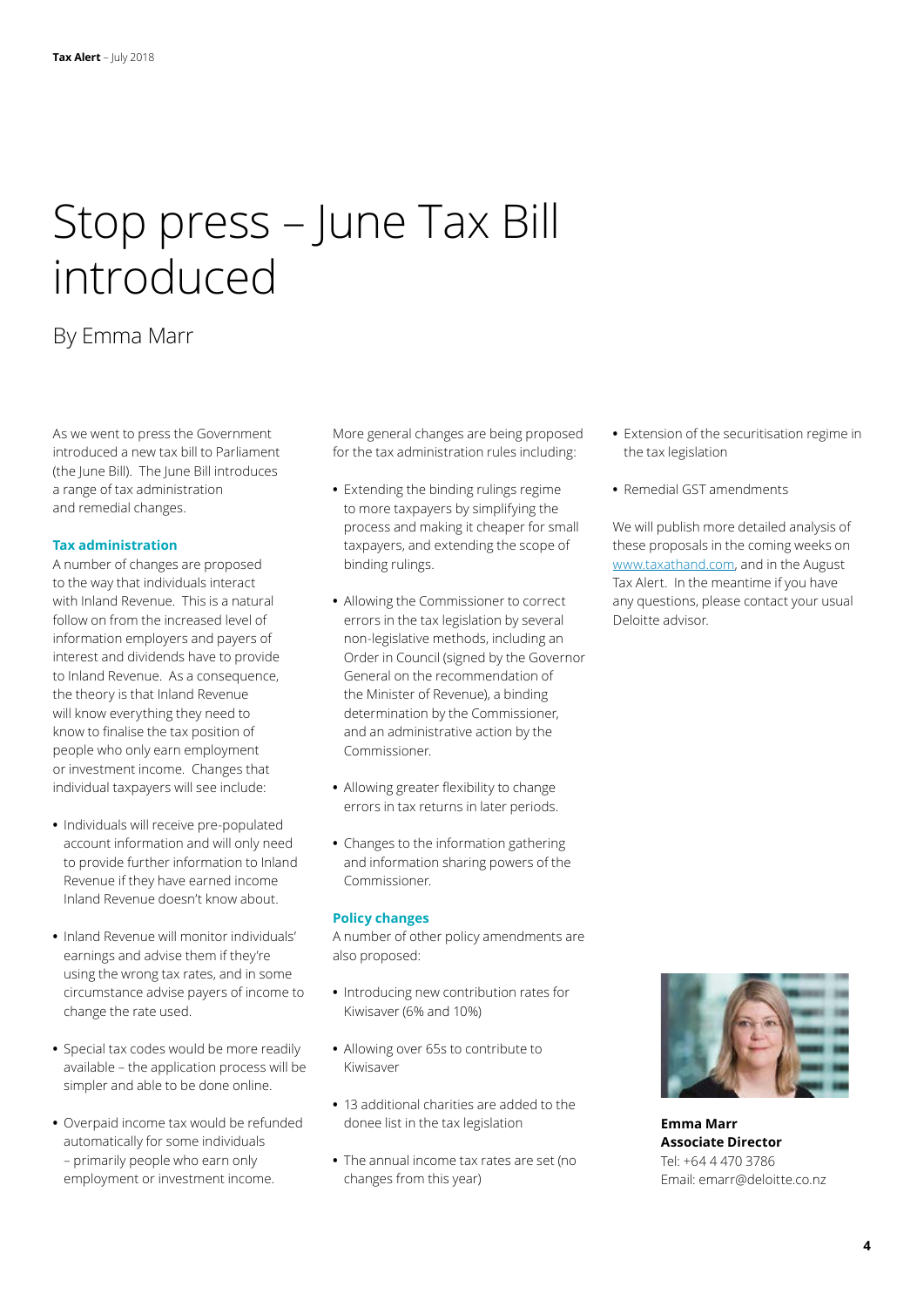## Do employee health insurance premium payments go through FBT or PAYE?

By Jess Wheeler



We have recently completed a number of fourth quarter Fringe Benefit Tax (FBT) return reviews and found a common issue with the incorrect treatment of health insurance premiums paid for by the employer. The decision of whether these premium payments should go through FBT or Payroll is often based on prior treatment or on what is easier from the employer's perspective, rather than the legislation. There is also a common misconception that ultimately it does not matter which treatment is used because they are net tax neutral.

However, it is important that premium payments are treated correctly, as there are wider implications depending on the tax treatment. For example, if the premium payment goes through payroll

then this will affect Kiwisaver, student loan repayments, Working for Families Tax Credits and even potentially holiday pay, depending on the employee's contract.

Inland Revenue have recently released three Questions We've Been Asked (QWBA) clarifying this issue [QB 17/10](http://www.ird.govt.nz/technical-tax/questions/questions-general/qwba-1710-inc-fbt-group-insurance.html), [QB 18/04](http://www.ird.govt.nz/technical-tax/questions/questions-general/qwba-1804-emplr-pay-emplyee-sick-policy.html) and [QB 18/05](http://www.ird.govt.nz/technical-tax/questions/questions-general/qwba-1805-emplr-benefit-emplyee-sick-policy.html).

The general tax rules laid out for insurance premium payments in the QWBAs are:

1. Where an insurance policy is taken out by an employee with the employer paying for the premiums on the employee's behalf, the premiums are **subject to PAYE**. FBT will not apply because the policy belongs to the employee.

2. Where the insurance policy is taken out by the employer for the benefit of the employee, premium amounts paid by the employer are **subject to FBT**.

We have detailed Inland Revenue's reasoning for this treatment below. This article does not consider income protection insurance, which has its own set of rules.

#### **Tax treatment of health insurance taken out by an employee**

An employee's income includes "expenditure on account" of that employee. Expenditure on account of an employee means a payment that is made by an employer in relation to expenditure incurred, or to be incurred, by an employee. Where an employer pays the health insurance premiums on a policy that has been taken out by an employee, the employee has a legal obligation to the insurance company to pay the insurance premiums. This would meet the definition of "expenditure on account" of that employee.

Expenditure on account of an employee is included as part of the employee's "salary or wages". A payment of salary or wages is a "PAYE income payment" meaning that the PAYE rules apply and the amounts are subject to PAYE. The amount of the premiums needs to be grossed up before PAYE is calculated.

The FBT rules will not apply as the payment of the premium is assessable income to the employee.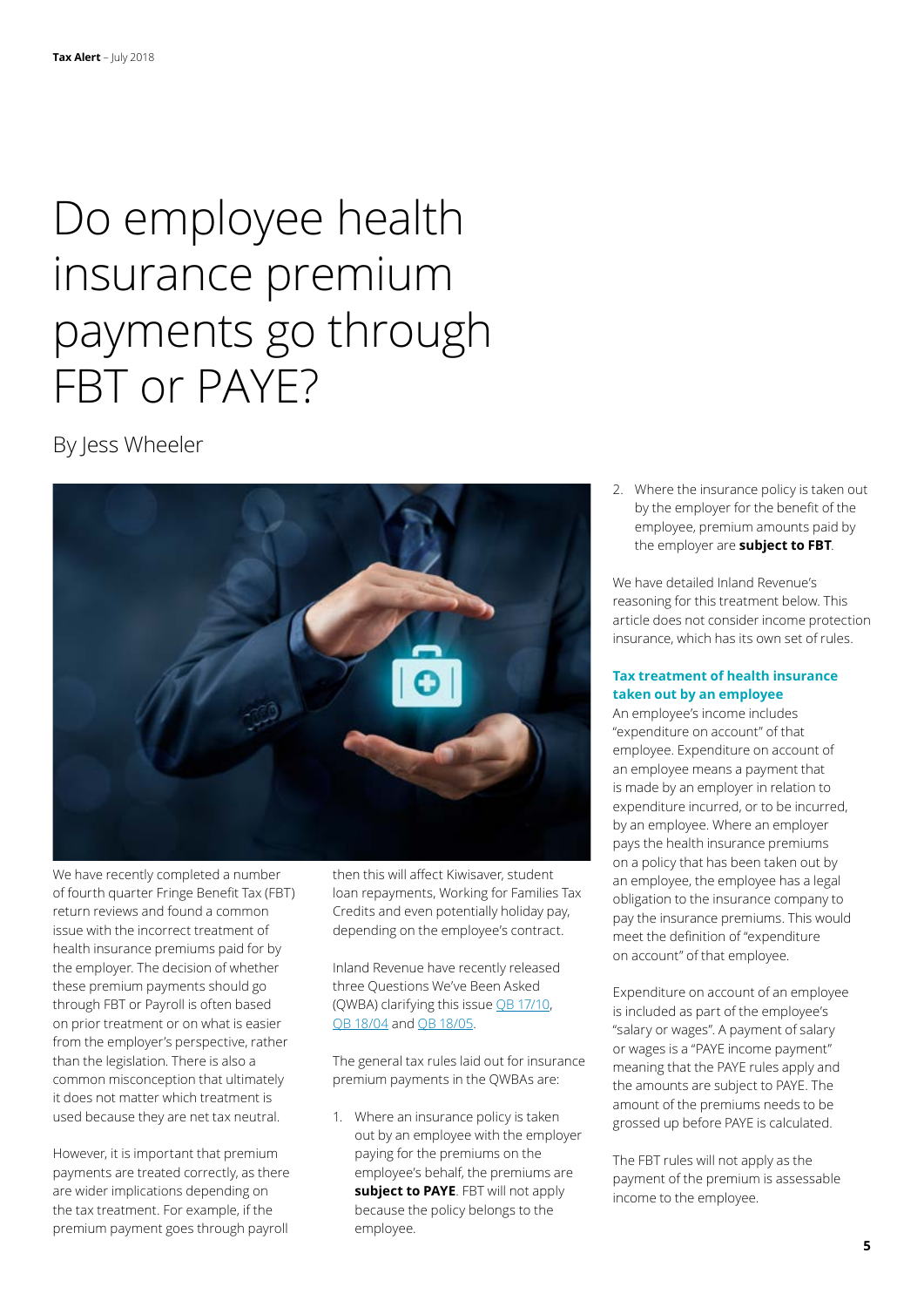

### **Wider implications of premium payments being included in payroll**

As was stated earlier, there are wider implications of the premiums being included in an employee's salary or wages. Essentially, anything that uses gross salary or wages for their calculation could be affected (Kiwisaver, student loan repayments, Working for Families Tax Credits and even potentially holiday pay).

An additional potential issue could be that an employee may no longer be eligible for Working for Families Tax Credits if the premium amount pushes them over the eligibility threshold.

An employee's salary is increased by treating a premium payment as salary, which could also result in an historic underpayment of holiday pay. An employer who has underpaid an employee's holiday pay is liable to each employee/former employee for the underpayment amount going back 6 years from the date that the cause of action arose. The employer can also be liable for a penalty starting at \$20,000 under the Holidays Act 2003.

#### **Tax treatment of health insurance taken out by an employer**

As opposed to the situation described above, in this instance the employer has the legal obligation to pay the premium (as they have contracted with the insurance company to take out the policy or pay the premium). The payment of the premium is not expenditure on account of an employee and is therefore subject to FBT.

A fringe benefit is a benefit provided by an employer to an employee in connection with their employment and comes within the specified benefits section.

The Commissioner's view (set out in [QB 18/05](http://www.ird.govt.nz/technical-tax/questions/questions-general/qwba-1805-emplr-benefit-emplyee-sick-policy.html)) is that where an employee is a beneficiary of an accident or sickness insurance policy this is a benefit to the employee, as they are receiving a benefit (policy coverage) that they would otherwise not be entitled to. So long as the insurance is provided in connection with their employment this would meet the required definition of a fringe benefit as contributions to life or health insurance are a specified benefit.

#### **Looking ahead**

It is important that these premium payments are treated correctly. We suggest that if you have concerns about the way you have been treating your insurance premiums that you get in contact with your usual Deloitte advisor.



**Jess Wheeler Associate Director** Tel: +64 3 363 3851 Email: jewheeler@deloitte.co.nz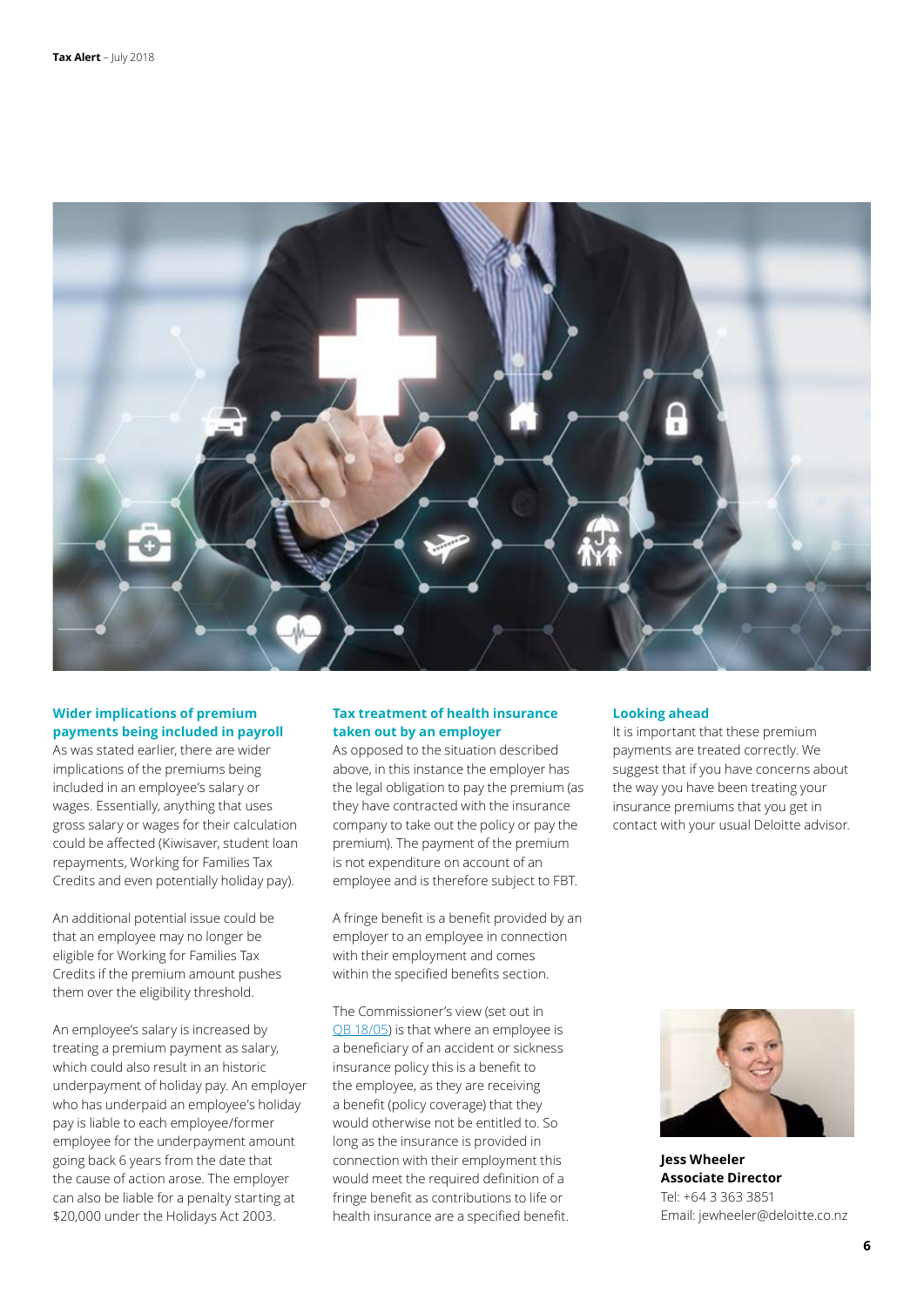## Have you considered the tax implications of changing financial reporting standards?

By Iain Bradley & Belinda Spreeuwenberg



There have been a number of new accounting standards introduced that have relevance to every for-profit entity that reports under Tier 1 and Tier 2. These new accounting standards address revenue from contracts with customers, leases and financial instruments and are now largely in effect or will be in the near future.

While there are obviously accounting implications that every entity will need to work through, there are also tax implications of each accounting standard that should be considered. This is relevant not only for the income tax return, but also for tax accounting.

To determine the tax implications, it is important to understand the accounting treatment under the new accounting standards. So what is changing?

#### **NZ IFRS 15 – Revenue from Contracts with Customers**

This accounting standard introduces a comprehensive model to use in accounting for revenue arising from contracts with customers (i.e. sale of goods and services). It supersedes several existing revenue recognition accounting standards and interpretations and will take effect from annual reporting periods beginning on or after 1 January 2018 unless it was adopted earlier.

The key change is the five step approach to the recognition of revenue. This approach also addresses the treatment of customer options (i.e. separate performance obligations that provide a material right to the customer) and warranties included with the sale of goods or services.



**Iain Bradley Partner** Tel: +64 9 303 0905 Email: ibradley@deloitte.co.nz



**Belinda Spreeuwenberg Senior Consultant** Tel: +64 4 470 3744 Email: bspreeuwenberg@deloitte.co.nz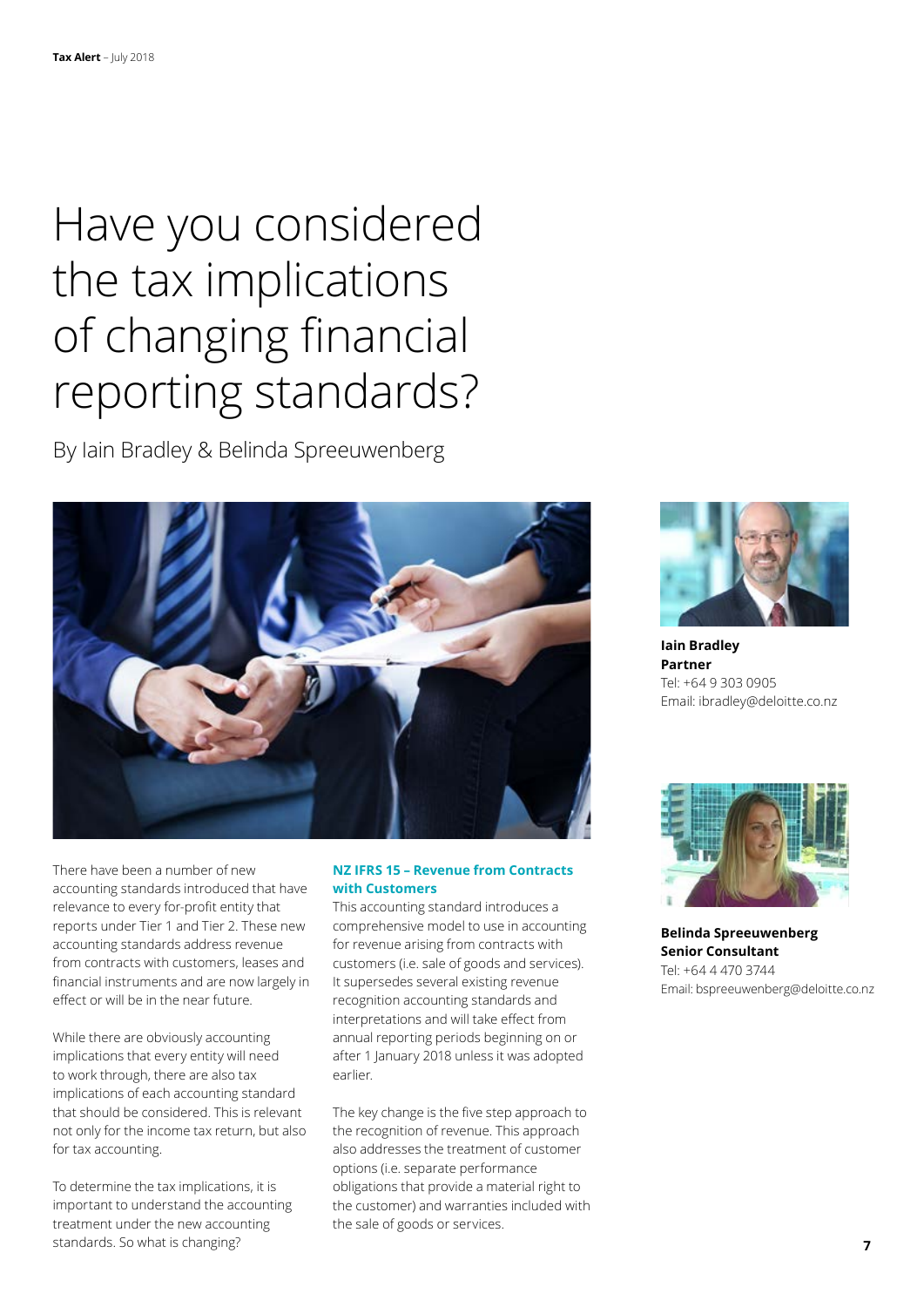This five step approach will mean that the accounting treatment follows a substancebased approach based on the transfer of control of the goods or services. This may result in changes from the existing accounting treatment and situations where the recognition of revenue may not follow the legal form.

Tax has generally been aligned with accounting in terms of timing of revenue, but certainly not always. With the accounting treatment following a substance-based approach compared to the legal form approach that tax tends to follow for the recognition of income, the tax impact should be considered particularly if the accounting treatment has changed.

#### **NZ IFRS 9 – Financial Instruments**

This accounting standard also took effect from accounting periods beginning on or after 1 January 2018, and introduces amendments to the classification and measurement of financial assets, a new expected loss impairment model and increased eligibility to hedge account amongst other changes.

For entities applying this accounting standard, tax tends to follow accounting unless an alternative spreading method under the financial arrangements rules is available. A change in accounting treatment may provide an opportunity to change the spreading method, and therefore the timing of income and / or deductions may also be able to be changed.

#### **NZ IFRS 16 – Leases**

Applying for accounting periods beginning on or after 1 January 2019, the new accounting standard for leases eliminates the distinction between finance leases and operating leases. Instead, for lessees all leases will be recognised "on balance sheet" unless the lease term is less than 12 months or the underlying asset is low value. The right-of-use asset will be depreciated and the lease liability will be amortised for accounting. The accounting for lessors will remain largely unchanged.

Most, if not all, entities will have a lease of some sort and will be impacted by this accounting standard. In most cases tax adjustments would be expected as the lease may not be a finance lease for tax as defined in tax legislation or if it is a finance lease for tax purposes, the tax treatment is unlikely to follow the accounting treatment.

For some entities there will be an adverse impact to their net asset position. If an entity is owned by non-residents or is a New Zealand company with overseas subsidiaries, this could adversely impact the entity's thin capitalisation position and could result in the effective limitation of interest deductions.

The requirements for transitioning to the new accounting standards will also require some consideration as amounts may go through equity. Some of the accounting standards also have a number of transition options available. Using NZ IFRS 15 as an

example, income may be recorded under the old revenue accounting standard in the year prior to adoption of NZ IFRS 15, and then again in the following year under the new NZ IFRS 15 accounting standard with an adjustment made in retained earnings. Another scenario could arise where the income is not recorded in the year prior to adoption of NZ IFRS 15 under the old revenue accounting standard, and is not recorded in the following year under the new NZ IFRS 15 accounting standard, as the five step approach recognises the income in the year prior to adoption of NZ IFRS 15. In this scenario no income would be recognised in the P&Ls for the two years, instead an adjustment would be made through retained earnings. In both of these scenarios care would need to be taken to ensure that the income is taxed and is only taxed once.

These changes not only add complexity to accounting, but also add complexity to tax as each entity will need to determine whether tax can follow the accounting treatment or whether there will be additional compliance or deferred tax implications.

The tax implications for changing financial reporting standards will need to be considered, and ideally would be assessed at the same time as the accounting impact and before year-end reporting. If you would like assistance with this, please contact your Deloitte advisor.

These changes not only add complexity to accounting, but also add complexity to tax as each entity will need to determine whether tax can follow the accounting treatment or whether there will be additional compliance or deferred tax implications.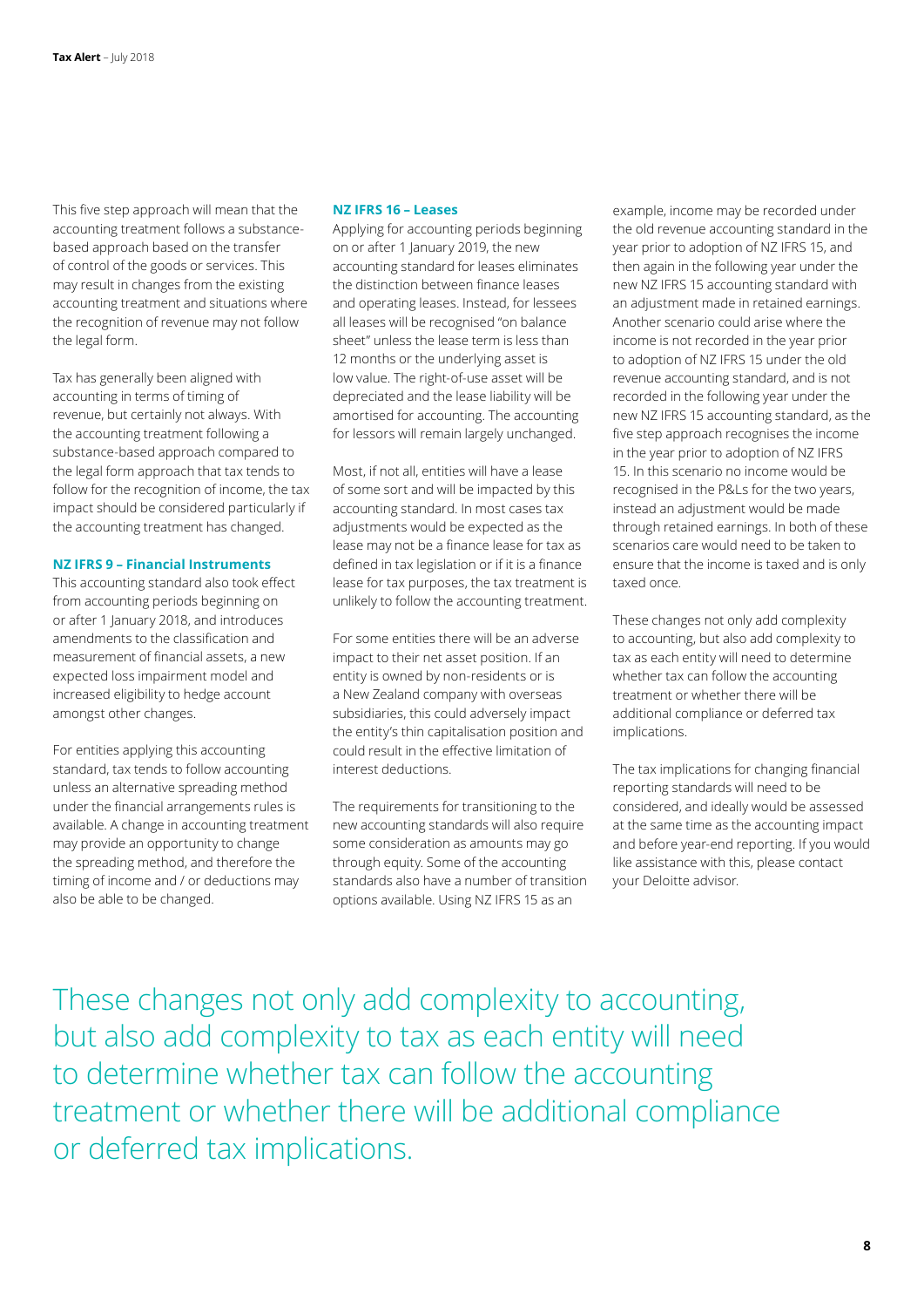## Customs best practice: a timely reminder

By Jeanne du Buisson and Rebecca Yeoh



Following an extensive review and consultation process that started in 2015, the new Customs and Excise Act (CEA) introduces a number of changes. Many of these changes will be welcomed by businesses. These changes include a new process for obtaining binding valuation rulings, the ability to declare provisional values at the time of import, changes to administrative penalties and administrative review process, and the ability for businesses to store their electronic records out of New Zealand, including in the cloud.

As with all changes, it is important for businesses to be aware of the detail to ensure they are complying with the new CEA as soon as it takes force on 1 October 2018. This means, now more than ever, that New Zealand Customs (Customs) will be looking closely at businesses that import goods into New Zealand to ensure compliance with the current Act, the transition arrangements and the new CEA.

#### **What is Customs best practice?**

In the context of tax governance, best practice is to have in place tax policies and procedures that mitigate the risk of an incorrect tax position being taken. Implementing some basic best practices could minimise the risk of penalties, interest and spending time dealing with comprehensive customs audits.

At a minimum, Customs best practice would include the following:

#### *Performing a general customs review or health check of your business*

There are a number of areas that are often overlooked in ensuring your business compliance with customs rules. A customs review should be performed to ensure you are comfortable that:

**•** You are declaring the correct value of the goods that you import to Customs.

This value does not only take into account the price you paid (or will pay for the item). It will also generally include other costs, such as the payment of royalty or license fees, commissions and brokerage fees and/or packing and container costs and charges. The value of the goods may also need to be adjusted to take into account any transfer pricing adjustments;

**•** You are calculating the transaction value of your imported goods based on the correct sale for export. Customs has chosen to define the term '**sold for export to New Zealand**' in the new legislation as the "last sale of the goods occurring prior to the importation of the goods into New Zealand". Historically, New Zealand case law allowed for there to be more than one sale for export into New Zealand (subject to some conditions) and the importer could choose the sale that they preferred to calculate the transaction value of goods from; and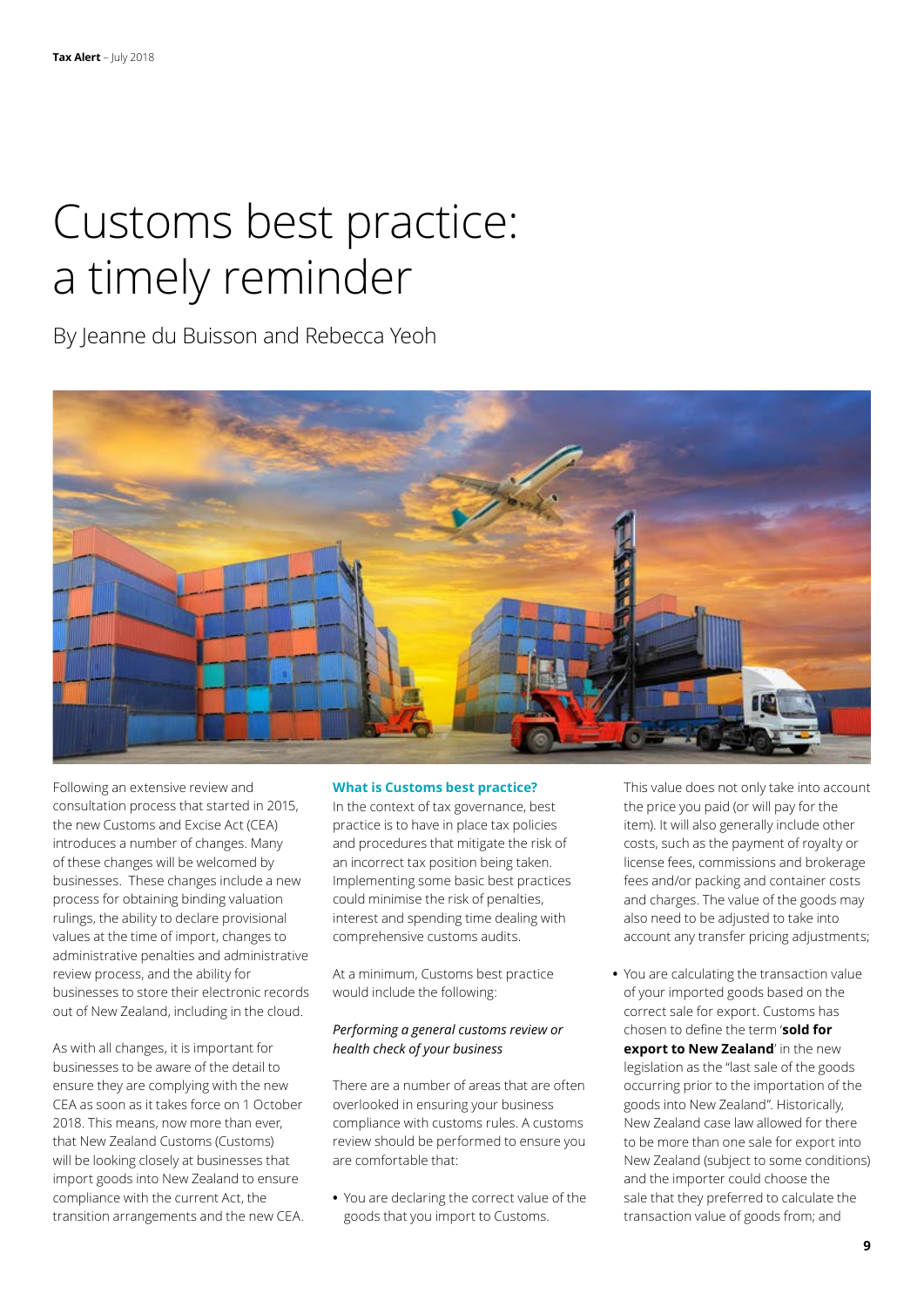

**•** You are declaring the correct origin of the imported goods and are taking advantage of any relevant free trade agreements.

#### *Performing wash-up calculations before 1 October 2018*

If there are any subsequent changes to the customs value of goods declared at the time of import, Customs needs to be notified and the importer needs to return the correct amount of GST and/or duty – generally through a wash-up calculation.

The current legislation does not have any formal mechanisms for this process, instead businesses are required to perform wash-up calculations to determine the true customs value of the imported goods and submit this as a voluntary disclosure to Customs.

We have seen a substantial push from Customs to ensure that importers are compliant under the current system before the new legislation comes into force on 1 October 2018.

#### *Considering whether your business needs to register for the new provisional tax system*

The new CEA will require an importer to use a provisional assessment if:

- **•** The importer has a binding ruling with Inland Revenue for transfer pricing adjustments and due to this it is not possible for them to finalise the value of their goods on importation; and/or
- **•** The importer has an obligation to pay royalties or license fees and therefore this should be added to the transaction value of the imported goods.

If an importer does not fall under these two categories - such as clients that perform transfer pricing adjustments but do not have a binding ruling for this with Inland Revenue – they can choose to apply to use provisional values or continue to lodge voluntary disclosure to disclose the adjustment to the customs value. However, if an importer does not use the new provisional value rules to do this, compensatory interest on any underpayments and penalties will likely apply.

Please contact your usual Deloitte advisor should you wish to discuss the above in further detail.



**Jeanne du Buisson Director** Tel: +64 9 303 0805 Email: jedubuisson@deloitte.co.nz



**Rebecca Yeoh Consultant** Tel: +64 9 306 4437 Email: ryeoh@deloitte.co.nz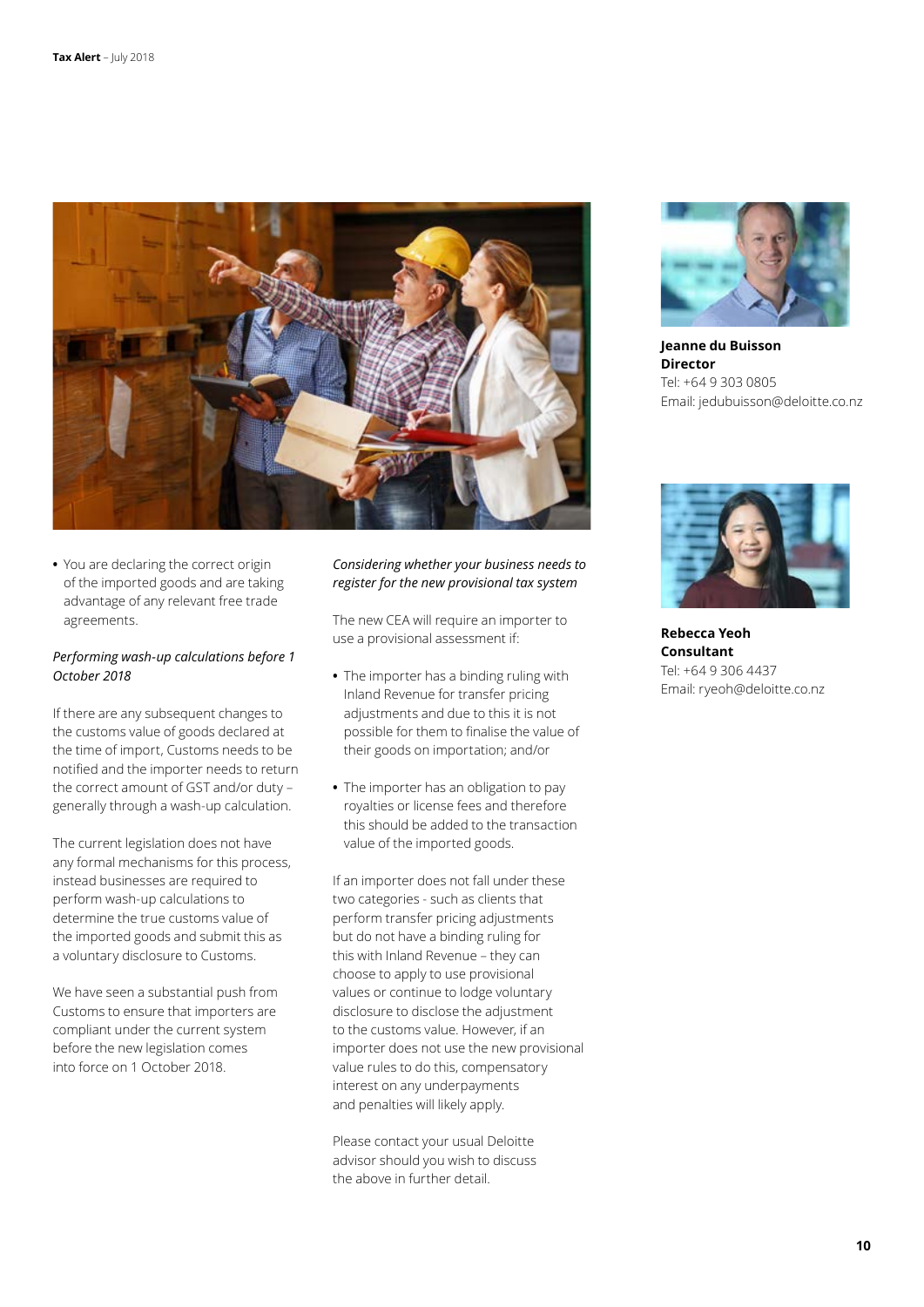## BEPS bill passes with small last minute changes

### By Emma Marr

The [Taxation \(Neutralising Base Erosion](http://www.legislation.govt.nz/act/public/2018/0016/latest/DLM7505806.html)  [and Profit Shifting\) Act 2018](http://www.legislation.govt.nz/act/public/2018/0016/latest/DLM7505806.html) has now passed its third reading and is awaiting Royal Assent. Following the Committee of the Whole House stage, two amendments were [reported back](http://www.legislation.govt.nz/bill/government/2017/0003/latest/versions.aspx).

First, GC 13 has been amended by inserting the underlined words in the following text:

"Despite the time bar, the Commissioner may amend an assessment for a tax year (the **assessed year**) in order to give effect to this section and to sections GC 6 to GC 12 and GC 14 to GC 19 at any time in the period of 7 tax years after the tax year (the **return year**) in which a return of income is made for the assessed year if, at any time in the period of 4 tax years after the return year, the Commissioner notifies the taxpayer that a tax audit or investigation has commenced and this subsection applies" (clause 36(6) of the reported back Bill).

There was debate in the House about whether the original wording achieved the intention of the Finance and Expenditure Select Committee. Ultimately it was agreed that the wording could incorrectly imply that all that was necessary to extend the time bar was that the Commissioner let the taxpayer know that the subsection applied within the four year period. The correct application is that the Commissioner also has to have let the taxpayer know that a tax audit or investigation had commenced within the four year period, and the new wording more clearly reflects that intention.

Second, the definition of 'structured arrangement' in the new section FH 15, which relates to hybrid mismatches, has been amended to give effect to the intention of the Finance and Expenditure Select Committee.

For our most recent commentary on the BEPS legislation, including the application dates of the legislation, read more [here.](https://www2.deloitte.com/nz/en/pages/tax-alerts/articles/parliament-reports-back-beps-changes.html)





**Emma Marr Associate Director** Tel: +64 4 470 3786 Email: emarr@deloitte.co.nz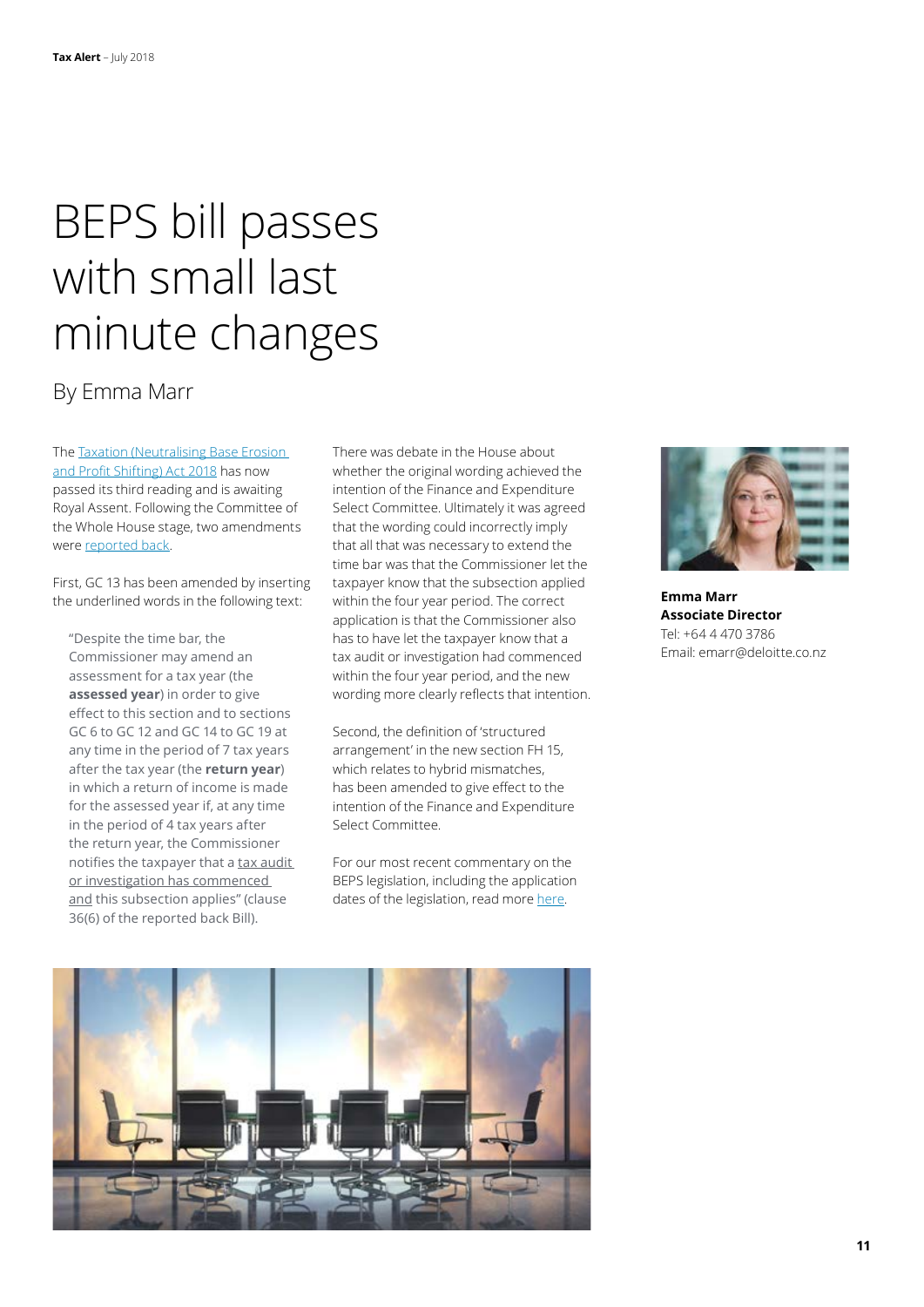## A snapshot of recent developments



#### **PUB00279: GST treatment of fees that suppliers charge customers for using a credit or debit card**

Inland Revenue has released draft [QWBA](http://www.ird.govt.nz/public-consultation/current/public-consultation-pub00279.html)  PUB00279: *["GST treatment of fees that](http://www.ird.govt.nz/public-consultation/current/public-consultation-pub00279.html)  [suppliers charge customers for using a](http://www.ird.govt.nz/public-consultation/current/public-consultation-pub00279.html)  [credit or debit card"](http://www.ird.govt.nz/public-consultation/current/public-consultation-pub00279.html)*, which considers the GST treatment of credit or debit card fees charged by suppliers to customers to recover the cost of providing a card processing facility. The following scenarios are considered in the draft item:

- **•** The supplier provides the payment facility directly to the customer,
- **•** The supplier has arranged for an agent to provide the payment facility to the customer on the supplier's behalf, and
- **•** The supplier contracts with a third party to provide a payment facility to the customer.

The conclusion of the statement is that in all of these cases, the fee will form part of the consideration for the goods and services being supplied and will have the same GST treatment as those goods and services. Consultation for this item closes 31 July 2018.

#### **PUB00171: Income tax – treatment of costs of resource consents**

Inland Revenue has released draft interpretation statement [PUB00171:](http://www.ird.govt.nz/public-consultation/current/public-consultation-pub00171.html)  *["Income tax – treatment of costs of resource](http://www.ird.govt.nz/public-consultation/current/public-consultation-pub00171.html)  [consents"](http://www.ird.govt.nz/public-consultation/current/public-consultation-pub00171.html)* for consultation, which considers the tax treatment of obtaining a resource consent. The ability to deduct or depreciate expenditure on a resource consent depends on the type of expenditure and the type of consent. The Income Tax Act 2007 treats certain resource consents as items of depreciable intangible property and allows the cost to be depreciated over the fixed life of the consent. Where resource consents are not depreciable intangible property the expenditure may be able to be capitalised into the cost base of another item of depreciable property and depreciated.

Part One of the statement discusses the key concepts behind the treatment of this type of expenditure and the decision in *Trustpower v CIR* (2016) 27 NZTC 22-061, [2016] NZSC 91. Part Two considers the specific situations in which expenditure on resource consents may be deductible or depreciable. Comments are due 3 August 2018.

#### **IRRUIP11: Cryptocurrency issues paper**

Inland Revenue has issued an issues paper, [IRRUIP11: "Whether remuneration paid to](http://www.ird.govt.nz/resources/9/b/9be098bb-7db4-40b6-84c3-0bbb0b5b8885/irruip11.pdf)  [an employee in cryptocurrency is subject](http://www.ird.govt.nz/resources/9/b/9be098bb-7db4-40b6-84c3-0bbb0b5b8885/irruip11.pdf)  [to PAYE or FBT".](http://www.ird.govt.nz/resources/9/b/9be098bb-7db4-40b6-84c3-0bbb0b5b8885/irruip11.pdf) The conclusion of the issues paper is that, on balance, when cryptocurrency is received by an employee as part of their regular remuneration the PAYE rules apply. Inland Revenue is seeking feedback on the initial interpretation, practical concerns, the policy outcome, and how to administer the tax laws. The deadline for comment is 3 August 2018.

#### **PUB00301: Attribution rule for income from personal services**

Inland Revenue has released draft interpretation statement [PUB00301:](http://www.ird.govt.nz/public-consultation/current/public-consultation-pub00301.html)  *["Income tax – attribution rule for income](http://www.ird.govt.nz/public-consultation/current/public-consultation-pub00301.html)  [from personal services"](http://www.ird.govt.nz/public-consultation/current/public-consultation-pub00301.html)* for consultation. This draft statement provides guidance on when the attribution rule for income from personal services in sections GB 27 to GB 29 of the Income Tax Act 2007 will apply. The attribution rule in these sections is a specific anti-avoidance rule that was introduced to prevent a taxpayer avoiding the top personal rate of tax by inserting an entity (usually a company) between an employer and an employee. Essentially, the income attribution rule applies in situations where a person (the working person) provides personal services to a third party (the buyer) as an employee of an entity they created and are associated with (the associated entity). The deadline for comment is 26 July 2018.

#### **Finalised items**

[QB 18/12: Are war pensions paid under the](http://www.ird.govt.nz/resources/8/a/8a116fec-8b88-472b-b051-5ea0415a0f11/qb18-12.pdf)  [Dutch ABVP Scheme exempt from tax?](http://www.ird.govt.nz/resources/8/a/8a116fec-8b88-472b-b051-5ea0415a0f11/qb18-12.pdf) This item confirms PIB 168-17 "War pensions – Section 61(10) Income Tax Act 1976", which states that pensions under the Dutch (Benefit Act for Victims of Persecution 1940-1945) Scheme are tax exempt under s CW 28(1)(b) of the Income Tax Act 2007 and are not taxed in New Zealand.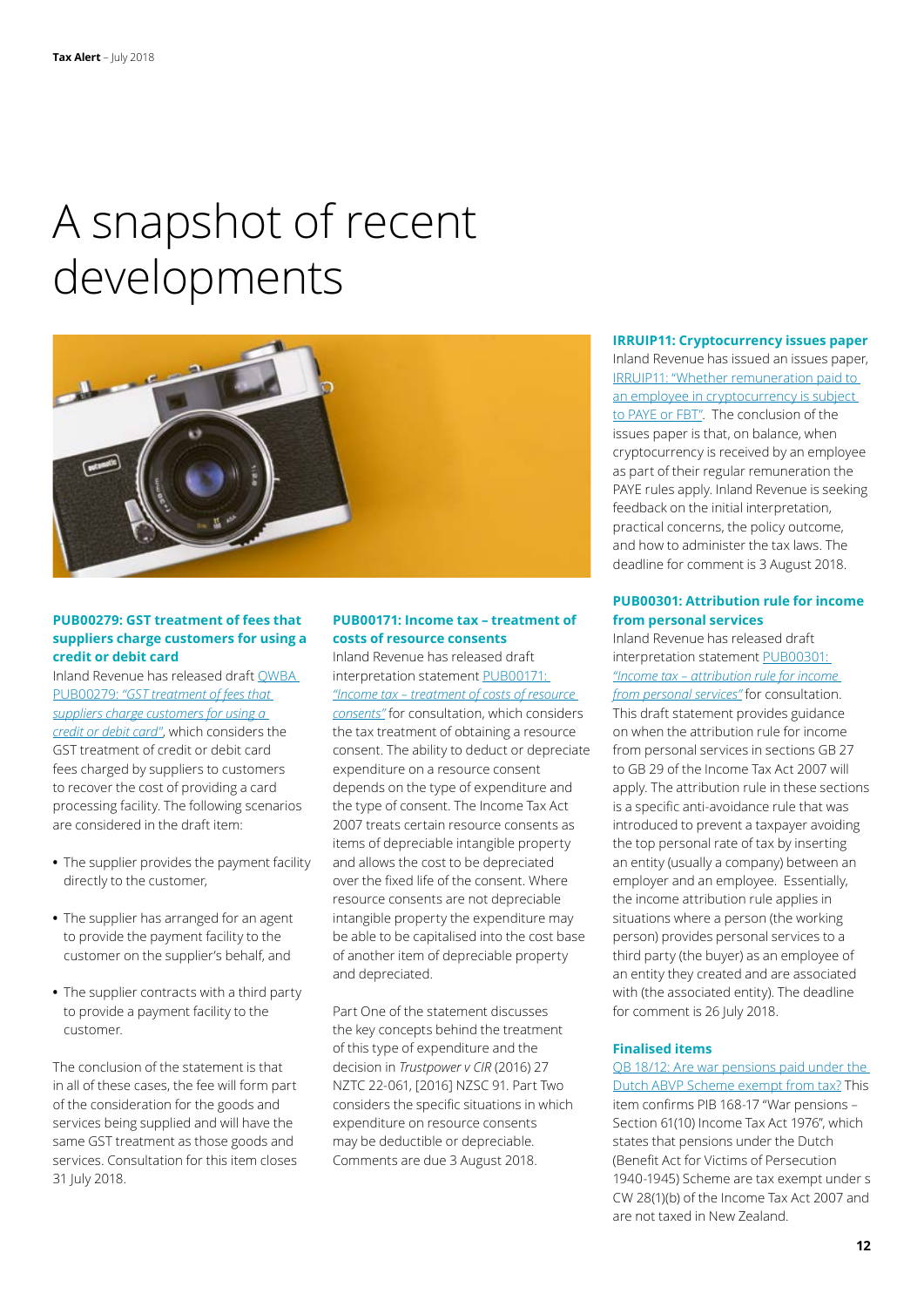

[QB 18/13: Income tax – what is the tax](http://www.ird.govt.nz/technical-tax/questions/questions-general/qwba-1813-farm-worker-allowances.html)  [treatment of allowances paid and benefits](http://www.ird.govt.nz/technical-tax/questions/questions-general/qwba-1813-farm-worker-allowances.html)  [provided to farm workers?](http://www.ird.govt.nz/technical-tax/questions/questions-general/qwba-1813-farm-worker-allowances.html) This item considers the income tax treatment of allowances or benefits paid or provided to employees in a farming context. It sets out a range of allowances often paid in a farming context and outlines the Commissioner's view on the extent to which they can be paid as exempt from tax. This QWBA withdraws and replaces several items previously published in the Public Information Bulletin.

### [General Determination DEP103: Tax](http://www.ird.govt.nz/technical-tax/determinations/depreciation/depreciation-deter-dep103.html)

[depreciation rate for skin therapy machines](http://www.ird.govt.nz/technical-tax/determinations/depreciation/depreciation-deter-dep103.html) was released by Inland Revenue on 21 June 2018, which inserts a new asset class for skin therapy machines into the "Medical and Medical Laboratory" and "Shops" industry categories. This applies for the 2017/18 and subsequent income years.

#### **Tax Information Bulletin (Volume 30, Number 5)**

[This volume](http://www.ird.govt.nz/resources/c/4/c4d9f47c-9839-4041-bec0-f3e96ecbce38/tib-vol30-no5.pdf) provides commentary on the Taxation (Annual Rates for 2017-18, Employment and Investment Income, and Remedial Matters) Act 2018 (enacted on 29 March 2018). Included in this Act are changes to the reporting of employment income information, new rules for collection of investment income information, changes to the

tax rules for employee share schemes, petroleum mining decommissioning, extension of bright-line test to 5 years, demergers, trustee capacity, bank account requirements for offshore persons, and a number of remedial matters (including closely held companies, GST, PAYE treatment of back-dated holiday pay entitlements, and allocation of RWT credits by trustees) as well as some maintenance and minor rewrite items. Also included in this TIB are binding rulings, a QWBA, determinations and case notes on recent cases.

#### **Court refuses to set aside bankruptcy notice**

*CIR v Muir* HC Auckland, [2018] NZHC 1407, 15 June 2018.

Dr Muir, the judgment debtor, was the architect of the Trinity tax scheme, which the Supreme Court found to be a tax avoidance arrangement. Since that decision in 2008, there have been many unsuccessful legal challenges by Dr Muir to the assessment of his tax liability.

The Commissioner issued a bankruptcy notice against Dr Muir on the basis of a summary judgment decision of the High Court for unpaid taxes, interest and penalties (which came to just over \$8m). Dr Muir sought to have the Court exercise its inherent jurisdiction to set aside the bankruptcy notice.

The High Court declined to grant the adjournment sought and / or set aside the bankruptcy notice on the basis that there were no exceptional circumstances or principled basis for doing so.

### **Application for leave to appeal dismissed**

*Lin v CIR* [2018] NZSC 54, 20 June 2018

This case dealt with an issue of interpretation of the double tax agreement (DTA) between New Zealand and China. The Court of Appeal found that Ms Lin, a New Zealand resident, was not entitled to a credit against income tax liability for tax spared by China on income earned by the Chinese companies in which Ms Lin had an income interest.

#### [The Supreme Court declined leave](http://www.courtsofnz.govt.nz/cases/patty-tzu-chou-lin-v-commissioner-of-inland-revenue/@@images/fileDecision?r=383.722710034) to

appeal and found that two developments were strong indications that the arguments Ms Lin wished to pursue if leave was granted were not points of sufficient importance to justify leave to appeal to the Supreme Court. The Court also found that there was no appearance of a miscarriage of justice. The two developments that led to this decision are: